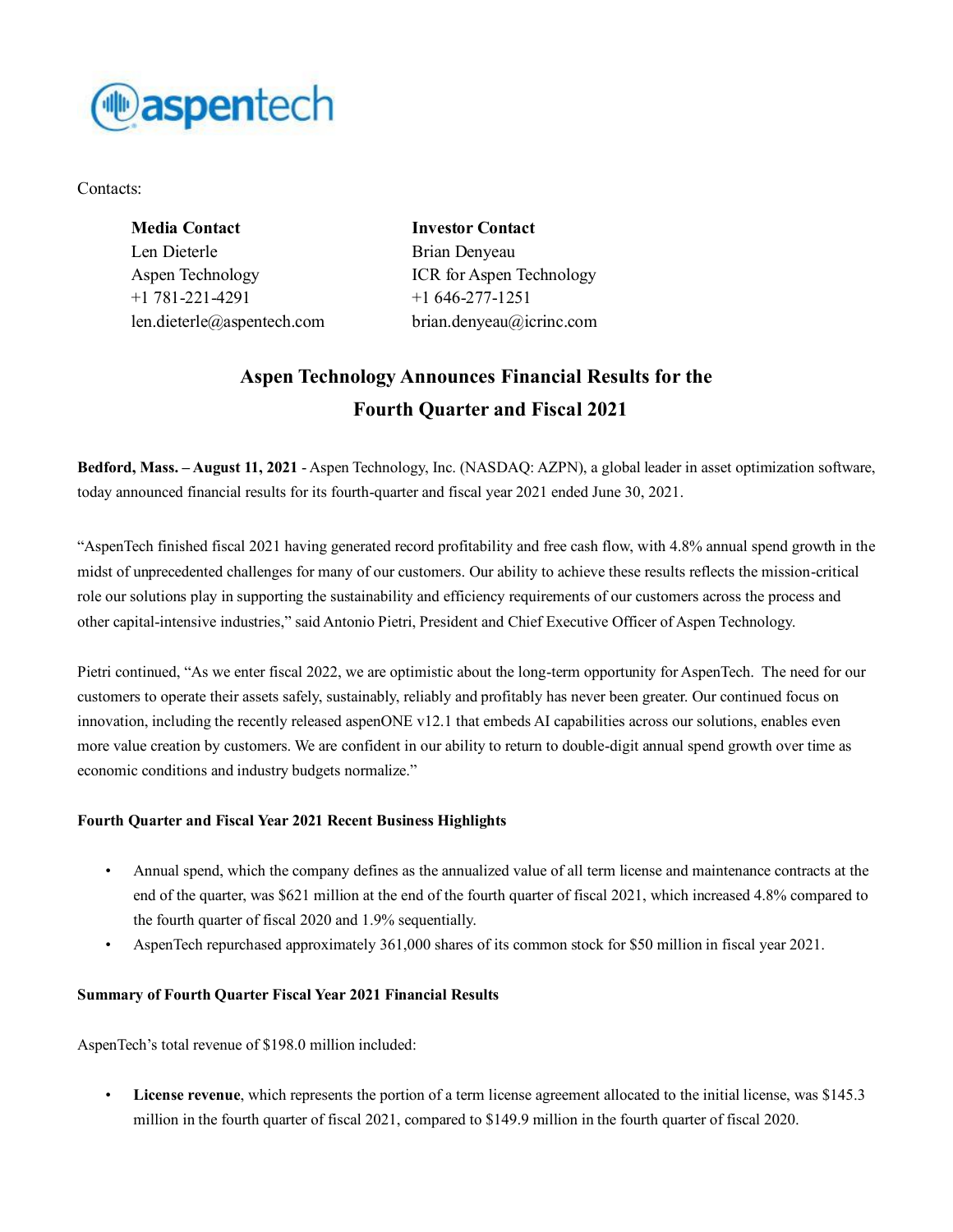- **Maintenance revenue**, which represents the portion of the term license agreement related to ongoing support and the right to future product enhancements, was \$45.6 million in the fourth quarter of fiscal 2021, compared to \$45.7 million in the fourth quarter of fiscal 2020.
- **Services and other revenue** was \$7.0 million in the fourth quarter of fiscal 2021, compared to \$6.4 million in the fourth quarter of fiscal 2020.

For the quarter ended June 30, 2021, AspenTech reported income from operations of \$105.9 million, compared to income from operations of \$116.3 million in the fourth quarter of fiscal 2020.

Net income was \$95.4 million for the quarter ended June 30, 2021, leading to net income per share of \$1.39, compared to net income per share of \$1.39 in the same period last fiscal year.

Non-GAAP income from operations was \$118.4 million for the fourth quarter of fiscal 2021, compared to non-GAAP income from operations of \$125.5 million in the same period last fiscal year. Non-GAAP net income was \$105.3 million, or \$1.53 per share, for the fourth quarter of fiscal 2021, compared to non-GAAP net income of \$101.8 million, or \$1.49 per share, in the same period last fiscal year. These non-GAAP results add back the impact of stock-based compensation expense, amortization of intangibles and acquisition-related fees. A reconciliation of GAAP to non-GAAP results is presented in the financial tables included in this press release.

AspenTech had cash and cash equivalents of \$379.9 million and total borrowings, net of debt issuance costs, of \$293.2 million at June 30, 2021.

During the fourth quarter, the company generated \$103.2 million in cash flow from operations and \$103.7 million in free cash flow. Free cash flow is calculated as net cash provided by operating activities adjusted for the net impact of: purchases of property, equipment and leasehold improvements; payments for capitalized computer software development costs, and other nonrecurring items, such as acquisition-related payments.

### **Summary of Fiscal Year 2021 Financial Results**

AspenTech's total revenue of \$709.4 million increased 18.5% from \$598.7 million for fiscal year 2020.

- **License revenue** was \$497.5 million, an increase from \$388.2 million for fiscal year 2020.
- **Maintenance revenue** was \$185.2 million, and increase from \$178.1 million for fiscal year 2020.
- **Services and other revenue** was \$26.7 million, a decrease from \$32.4 million for fiscal year 2020.

For the fiscal year ended June 30, 2021, AspenTech reported income from operations of \$358.4 million, compared to income from operations of \$257.4 million for fiscal year 2020.

Net income was \$319.8 million for the fiscal year ended June 30, 2021, leading to net income per share of \$4.67, compared to net income per share of \$3.34 for fiscal year 2020.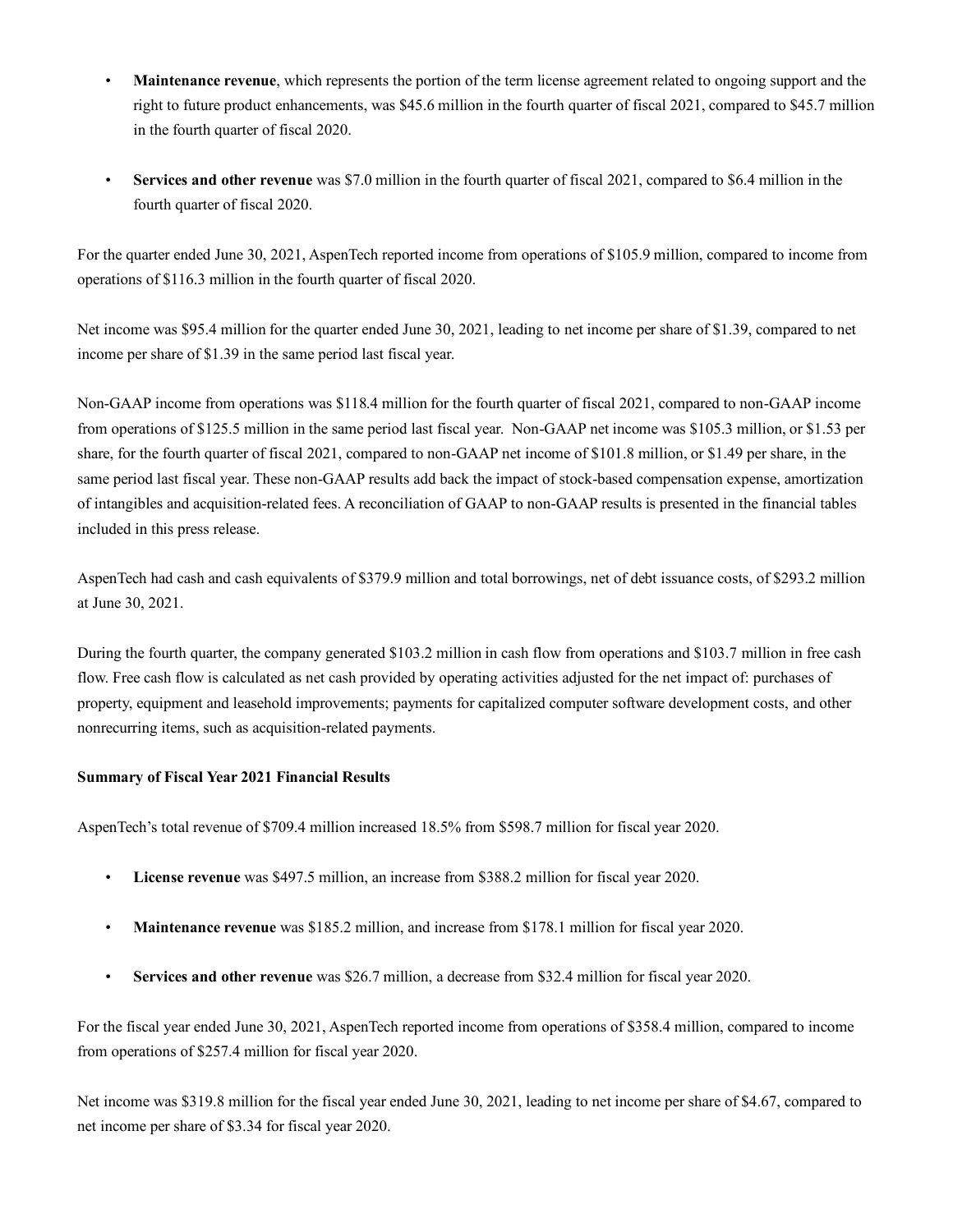Non-GAAP income from operations was \$404.3 million for fiscal year 2021, compared to non-GAAP income from operations of \$295.6 million for fiscal year 2020. Non-GAAP net income was \$356.0 million, or \$5.20 per share, for fiscal year 2021, compared to non-GAAP net income of \$259.8 million, or \$3.78 per share, for fiscal year 2020.

For the fiscal year ended June 30, 2021, the company generated \$276.1 million in cash flow from operations and \$277.5 million in free cash flow.

### **Business Outlook**

Based on information as of today, August 11, 2021, Aspen Technology is issuing the following guidance for fiscal year 2022:

- Annual spend growth of 5-7% year-over-year
- Free cash flow of \$275 to \$285 million
- Total bookings of \$766 to \$819 million
- Total revenue of \$702 to \$737 million
- GAAP total expense of \$386 to \$391 million
- Non-GAAP total expense of \$341 to \$346 million
- GAAP operating income of \$316 to \$346 million
- Non-GAAP operating income of \$361 to \$391 million
- GAAP net income of \$288 to \$314 million
- Non-GAAP net income of \$323 to \$349 million
- GAAP net income per share of \$4.27 to \$4.65
- Non-GAAP net income per share of \$4.79 to \$5.17

These statements are forward-looking and actual results may differ materially. Refer to the Forward-Looking Statements safe harbor below for information on the factors that could cause our actual results to differ materially from these forward-looking statements.

# **Use of Non-GAAP Financial Measures**

This press release contains "non-GAAP financial measures" under the rules of the U.S. Securities and Exchange Commission. Non-GAAP financial measures are not based on a comprehensive set of accounting rules or principles. This non-GAAP information supplements, and is not intended to represent a measure of performance in accordance with, disclosures required by generally accepted accounting principles, or GAAP. Non-GAAP financial measures should be considered in addition to, not as a substitute for or superior to, financial measures determined in accordance with GAAP. A reconciliation of GAAP to non-GAAP results is included in the financial tables included in this press release.

Management considers both GAAP and non-GAAP financial results in managing Aspen Technology's business. As the result of adoption of new licensing models, management believes that a number of Aspen Technology's performance indicators based on GAAP, including revenue, gross profit, operating income and net income, should be viewed in conjunction with certain non-GAAP and other business measures in assessing Aspen Technology's performance, growth and financial condition. Accordingly, management utilizes a number of non-GAAP and other business metrics, including the non-GAAP metrics set forth in this press release, to track Aspen Technology's business performance. None of these non-GAAP metrics should be considered as an alternative to any measure of financial performance calculated in accordance with GAAP.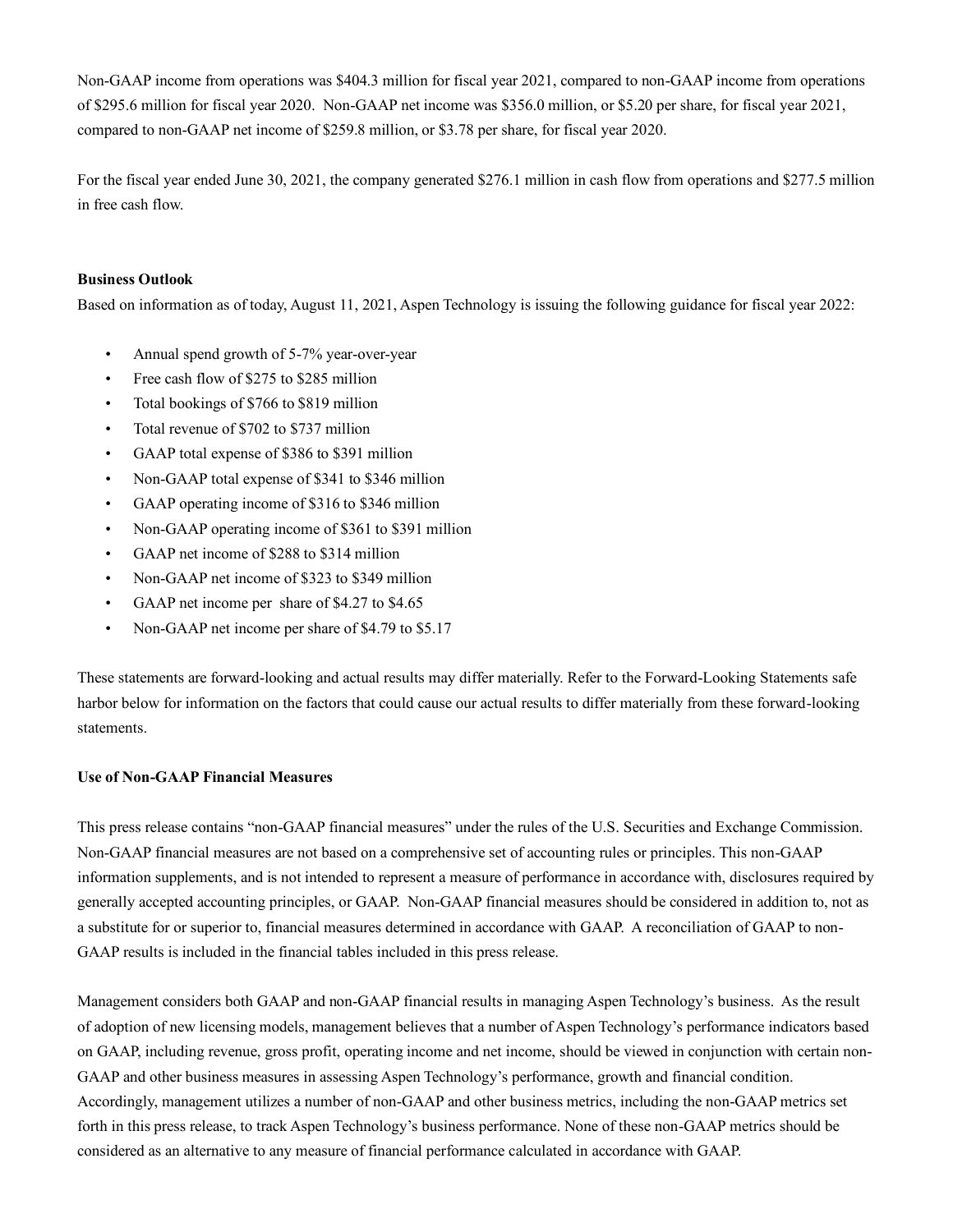#### **Conference Call and Webcast**

Aspen Technology will host a conference call and webcast today, August 11, 2021, at 4:30 p.m. (Eastern Time), to discuss the company's financial results for the fourth-quarter and fiscal year 2021 as well as the company's business outlook. The live dialin number is (866) 471-3828 or (678) 509-7573, conference ID code 7282409. Interested parties may also listen to a live webcast of the call by logging on to the Investor Relations section of Aspen Technology's website, http://ir.aspentech.com/events-and-presentations, and clicking on the "webcast" link. A replay of the call will be archived on Aspen Technology's website and will also be available via telephone at (855) 859-2056 or (404) 537-3406, conference ID code

#### **About Aspen Technology**

7282409, through August 18, 2021.

Aspen Technology (AspenTech) is a global leader in asset optimization software. Its solutions address complex, industrial environments where it is critical to optimize the asset design, operation and maintenance lifecycle. AspenTech uniquely combines decades of process modelling expertise with artificial intelligence. Its purpose-built software platform automates knowledge work and builds sustainable competitive advantage by delivering high returns over the entire asset lifecycle. As a result, companies in capital-intensive industries can maximize uptime and push the limits of performance, running their assets safer, greener, longer and faster. Visit AspenTech.com to find out more.

#### **Forward-Looking Statements**

The third paragraph of this press release as well as the Business Outlook section contain forward-looking statements for purposes of the safe harbor provisions of the Private Securities Litigation Reform Act of 1995. Actual results may vary significantly from AspenTech's expectations based on a number of risks and uncertainties, including, without limitation: delays or reductions in demand for AspenTech solutions due to the COVID-19 pandemic; AspenTech's failure to increase usage and product adoption of aspenONE offerings or grow the aspenONE APM business, and failure to continue to provide innovative, market-leading solutions; declines in the demand for, or usage of, aspenONE software for any reason, including declines due to adverse changes in the process or other capital-intensive industries and materially reduced industry spending budgets due to the drop in demand for oil due to the COVID-19 pandemic, unfavorable economic and market conditions or a lessening demand in the market for asset process optimization software, including materially reduced industry spending budgets due to the significant drop in oil prices arising from drop in demand due to the COVID-19 pandemic; risks of foreign operations or transacting business with customers outside the United States; risks of competition and other risk factors described from time to time in AspenTech's periodic reports filed with the Securities and Exchange Commission. AspenTech cannot guarantee any future results, levels of activity, performance, or achievements. AspenTech expressly disclaims any obligation to update forward-looking statements after the date of this press release.

© 2021 Aspen Technology, Inc. AspenTech, aspenONE, asset optimization and the Aspen leaf logo are trademarks of Aspen Technology, Inc. All rights reserved. All other trademarks are property of their respective owners.

Source: Aspen Technology, Inc.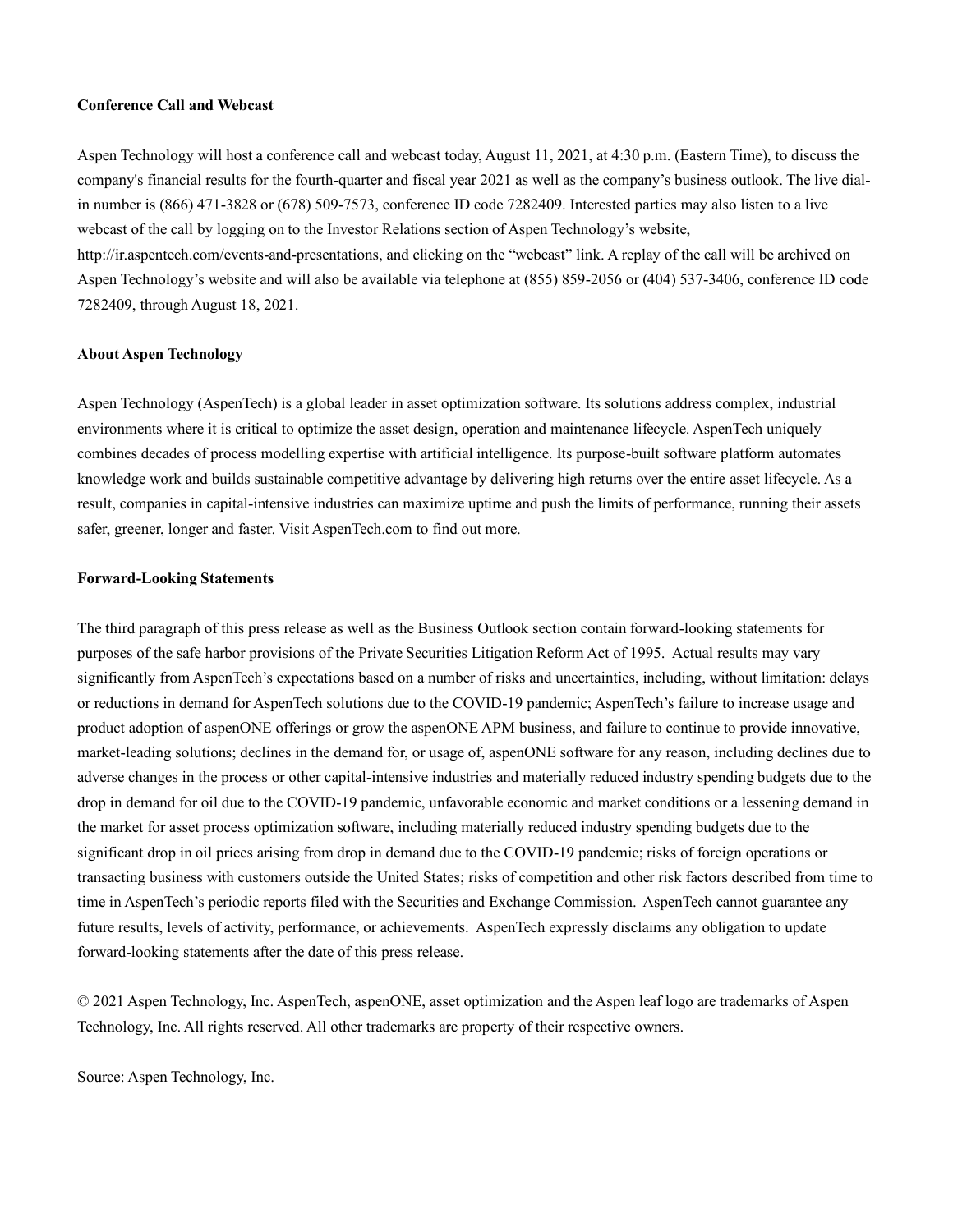# **ASPEN TECHNOLOGY, INC. AND SUBSIDIARIES CONSOLIDATED STATEMENTS OF OPERATIONS**

(Unaudited in Thousands, Except per Share Data)

|                                      |               | Three Months Ended June 30, |      | <b>Twelve Months Ended June 30,</b> |                           |         |               |           |  |  |
|--------------------------------------|---------------|-----------------------------|------|-------------------------------------|---------------------------|---------|---------------|-----------|--|--|
|                                      |               | 2021                        | 2020 |                                     |                           | 2021    |               | 2020      |  |  |
| <b>Revenue:</b>                      |               |                             |      |                                     |                           |         |               |           |  |  |
| License                              | \$            | 145,346                     | \$   | 149,869                             | \$                        | 497,479 | \$            | 388,180   |  |  |
| Maintenance                          |               | 45,603                      |      | 45,721                              |                           | 185,164 |               | 178,139   |  |  |
| Services and other                   |               | 7,012                       |      | 6,350                               |                           | 26,733  |               | 32,398    |  |  |
| Total revenue                        |               | 197,961                     |      | 201,940                             |                           | 709,376 |               | 598,717   |  |  |
| <b>Cost of revenue:</b>              |               |                             |      |                                     |                           |         |               |           |  |  |
| License                              |               | 2,417                       |      | 1,691                               |                           | 9,276   |               | 7,241     |  |  |
| Maintenance                          |               | 4,221                       |      | 4,909                               |                           | 18,287  |               | 19,248    |  |  |
| Services and other                   |               | 7,677                       |      | 8,558                               |                           | 32,588  |               | 35,118    |  |  |
| Total cost of revenue                |               | 14,315                      |      | 15,158                              |                           | 60,151  |               | 61,607    |  |  |
| Gross profit                         |               | 183,646                     |      | 186,782                             |                           | 649,225 |               | 537,110   |  |  |
| <b>Operating expenses:</b>           |               |                             |      |                                     |                           |         |               |           |  |  |
| Selling and marketing                |               | 32,867                      |      | 28,440                              |                           | 114,959 |               | 114,486   |  |  |
| Research and development             |               | 23,653                      |      | 23,536                              |                           | 94,229  |               | 92,230    |  |  |
| General and administrative           |               | 21,247                      |      | 18,510                              |                           | 81,636  |               | 73,035    |  |  |
| Total operating expenses             |               | 77,767                      |      | 70,486                              |                           | 290,824 |               | 279,751   |  |  |
| Income from operations               |               | 105,879                     |      | 116,296                             |                           | 358,401 |               | 257,359   |  |  |
| Interest income                      |               | 10,408                      |      | 8,081                               |                           | 36,791  |               | 32,658    |  |  |
| Interest (expense)                   |               | (1,606)                     |      | (2, 494)                            |                           | (7,245) |               | (11, 862) |  |  |
| Other (expense) income, net          |               | (1, 393)                    |      | 1,419                               |                           | (3,200) |               | 1,202     |  |  |
| Income before income taxes           |               | 113,288                     |      | 123,302                             |                           | 384,747 |               | 279,357   |  |  |
| Provision for income taxes           |               | 17,843                      |      | 28,772                              |                           | 64,944  |               | 49,686    |  |  |
| Net income                           | $\mathcal{S}$ | 95,445                      | $\$$ | 94,530                              | $\boldsymbol{\mathsf{S}}$ | 319,803 | $\mathbf{\$}$ | 229,671   |  |  |
| Net income ner common share:         |               |                             |      |                                     |                           |         |               |           |  |  |
| <b>Basic</b>                         | \$            | 1.40                        | \$   | 1.40                                | \$                        | 4.71    | \$            | 3.38      |  |  |
| Diluted                              | \$            | 1.39                        | \$   | 1.39                                | \$                        | 4.67    | \$            | 3.34      |  |  |
| Weighted average shares outstanding: |               |                             |      |                                     |                           |         |               |           |  |  |
| <b>Basic</b>                         |               | 68,028                      |      | 67,634                              |                           | 67,863  |               | 68,000    |  |  |
| Diluted                              |               | 68,612                      |      | 68,176                              |                           | 68,492  |               | 68,727    |  |  |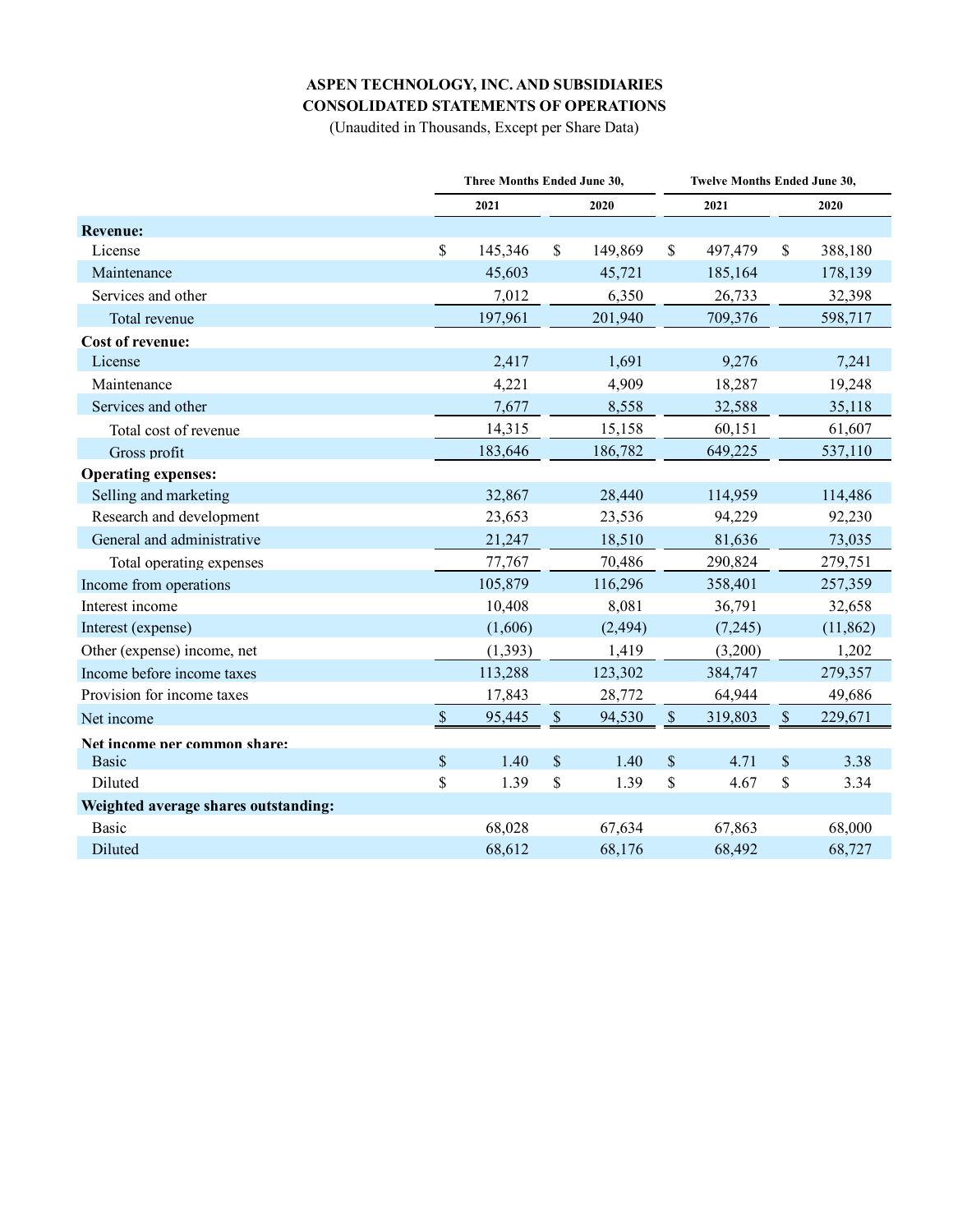# **ASPEN TECHNOLOGY, INC. AND SUBSIDIARIES CONSOLIDATED BALANCE SHEETS**

(Unaudited in Thousands, Except Share and Per Share Data)

|                                                                                           | June 30, 2021   |              | June 30, 2020 |
|-------------------------------------------------------------------------------------------|-----------------|--------------|---------------|
| <b>ASSETS</b>                                                                             |                 |              |               |
| Current assets:                                                                           |                 |              |               |
| Cash and cash equivalents                                                                 | \$<br>379,853   | $\mathbb{S}$ | 287,796       |
| Accounts receivable, net                                                                  | 52,502          |              | 56,301        |
| Current contract assets                                                                   | 308,607         |              | 291,497       |
| Prepaid expenses and other current assets                                                 | 12,716          |              | 10,884        |
| Prepaid income taxes                                                                      | 14,639          |              | 3,962         |
| Total current assets                                                                      | 768,317         |              | 650,440       |
| Property, equipment and leasehold improvements, net                                       | 5,610           |              | 5,963         |
| Computer software development costs, net                                                  | 1,461           |              | 928           |
| Goodwill                                                                                  | 159,852         |              | 137,055       |
| Intangible assets, net                                                                    | 44,327          |              | 42,851        |
| Non-current contract assets                                                               | 407,180         |              | 318,976       |
| Contract costs                                                                            | 29,056          |              | 28,614        |
| Operating lease right-of-use assets                                                       | 32,539          |              | 34,905        |
| Deferred tax assets                                                                       | 2,121           |              | 1,735         |
| Other non-current assets                                                                  | 3,537           |              | 1,839         |
| Total assets                                                                              | \$<br>1,454,000 | \$           | 1,223,306     |
|                                                                                           |                 |              |               |
| LIABILITIES AND STOCKHOLDERS' EQUITY                                                      |                 |              |               |
| Current liabilities:                                                                      |                 |              |               |
| Accounts payable                                                                          | \$<br>4,367     | \$           | 3,988         |
| Accrued expenses and other current liabilities                                            | 50,575          |              | 43,556        |
| Current operating lease liabilities                                                       | 6,751           |              | 6,824         |
| Income taxes payable                                                                      | 3,444           |              | 1,799         |
| Current borrowings                                                                        | 20,000          |              | 135,163       |
| Current deferred revenue                                                                  | 56,393          |              | 43,168        |
| Total current liabilities                                                                 | 141,530         |              | 234,498       |
| Non-current deferred revenue                                                              | 11,732          |              | 13,913        |
| Deferred income taxes                                                                     | 193,360         |              | 179,978       |
| Non-current operating lease liabilities                                                   | 29,699          |              | 33,088        |
| Non-current borrowings, net                                                               | 273,162         |              | 292,369       |
| Other non-current liabilities                                                             | 3,760           |              | 3,107         |
| Commitments and contingencies (Note 17)                                                   |                 |              |               |
| Series D redeemable convertible preferred stock, \$0.10 par value-                        |                 |              |               |
| Authorized— 367,000 shares as of June 30, 2021 and June 30, 2020                          |                 |              |               |
| Issued and outstanding none as of Iune 30, 2021 and Iune 30, 2020                         |                 |              |               |
| Stockholders' equity:<br>Common stock, \$0.10 par value—Authorized—210,000,000 shares     |                 |              |               |
| Issued—104,543,414 shares at June 30, 2021 and 103,988,707 shares at June 30, 2020        |                 |              |               |
| Outstanding 67 912 160 shares at June 30, 2021 and 67 718 692 shares at June 30, 2020     | 10,455          |              | 10,399        |
| Additional paid-in capital                                                                | 819,642         |              | 769,411       |
| Retained earnings                                                                         | 1,778,133       |              | 1,458,330     |
| Accumulated other comprehensive income (loss)                                             | 9,026           |              | (5,288)       |
| Treasury stock, at cost—36,631,254 shares of common stock at June 30, 2021 and 36,270,015 | (1,816,499)     |              | (1,766,499)   |
| chares at June 30, 2020                                                                   |                 |              |               |
| Total stockholders' equity                                                                | 800,757         | \$           | 466,353       |
| Total liabilities and stockholders' equity                                                | 1,454,000       |              | 1,223,306     |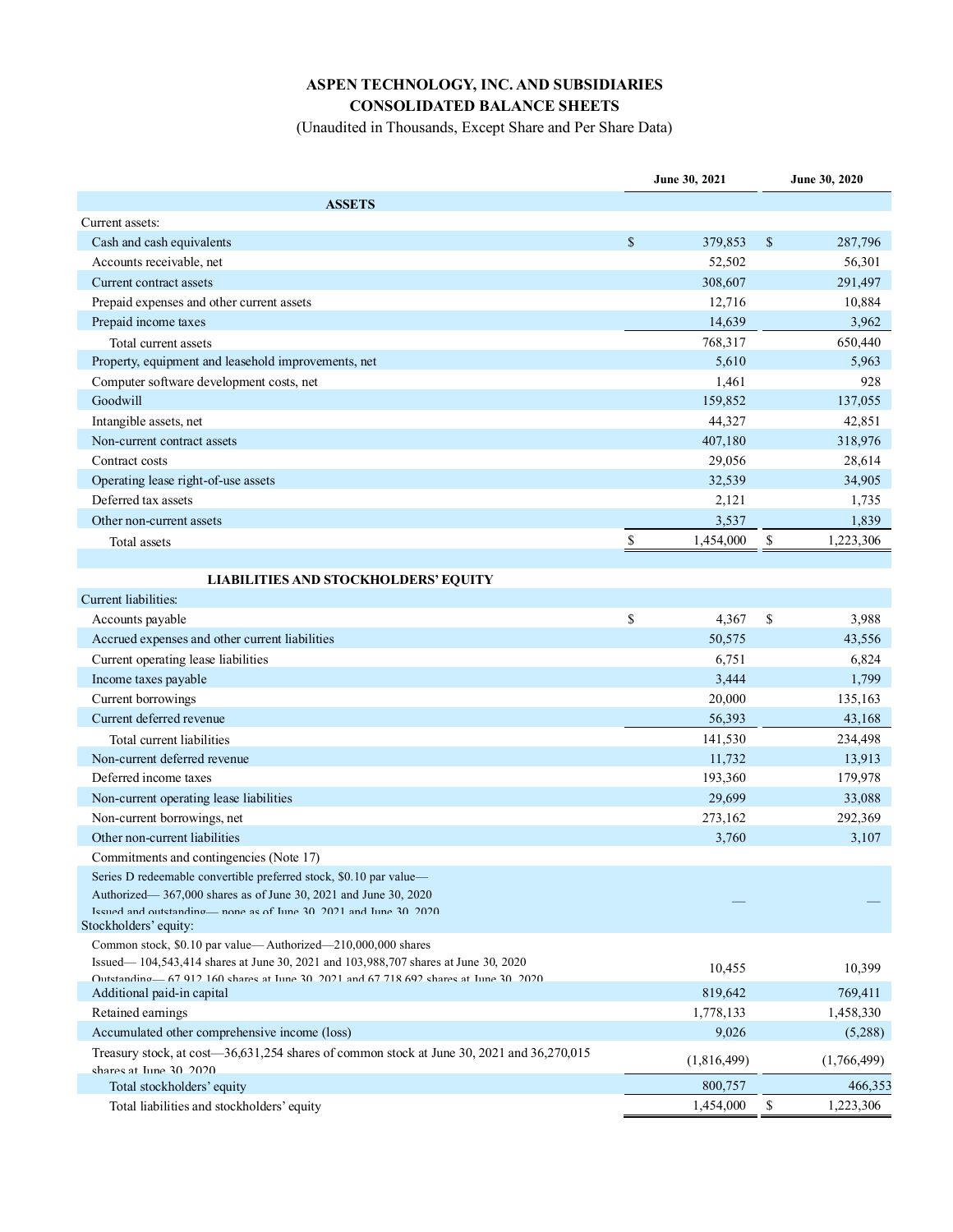# **ASPEN TECHNOLOGY, INC. AND SUBSIDIARIES CONSOLIDATED STATEMENTS OF CASH FLOWS**

(Unaudited in Thousands)

|                                                                                                                              | Three Months Ended June 30, |               |              |                 |    | <b>Twelve Months Ended June 30,</b> |    |                  |
|------------------------------------------------------------------------------------------------------------------------------|-----------------------------|---------------|--------------|-----------------|----|-------------------------------------|----|------------------|
|                                                                                                                              |                             | 2021          |              | 2020            |    | 2021                                |    | 2020             |
| Cash flows from operating activities:                                                                                        |                             |               |              |                 |    |                                     |    |                  |
| Net income                                                                                                                   | \$                          | 95,445        | \$           | 94,530          | \$ | 319,803                             | \$ | 229,671          |
| Adjustments to reconcile net income to net cash provided by operating                                                        |                             |               |              |                 |    |                                     |    |                  |
| activities.                                                                                                                  |                             |               |              |                 |    |                                     |    |                  |
| Depreciation and amortization                                                                                                |                             | 2,712         |              | 2,522           |    | 10,257                              |    | 9,550            |
| Reduction in the carrying amount of right-of-use assets                                                                      |                             | 1,890         |              | 2,576           |    | 8,927                               |    | 9,094            |
| Net foreign currency losses (gains)                                                                                          |                             | 1,383         |              | (1,128)         |    | 3,410                               |    | (945)            |
| Stock-based compensation                                                                                                     |                             | 9.055         |              | 7,415           |    | 33,644                              |    | 31,548           |
| Deferred income taxes                                                                                                        |                             | 5,226         |              | 29,617          |    | 12,255                              |    | 28,101           |
| Provision for bad debts                                                                                                      |                             | 2,916         |              | 1,864           |    | 9,716                               |    | 5,255            |
| Other non-cash operating activities                                                                                          |                             | 203           |              | 202             |    | 921                                 |    | 625              |
| Changes in assets and liabilities:                                                                                           |                             |               |              |                 |    |                                     |    |                  |
| Accounts receivable                                                                                                          |                             | (6,247)       |              | 3,553           |    | (2,132)                             |    | (12, 875)        |
| Contract assets, net                                                                                                         |                             | (10, 199)     |              | (30, 413)       |    | (113, 737)                          |    | (28,084)         |
| Contract costs                                                                                                               |                             | (636)         |              | (2,048)         |    | (438)                               |    | (3,570)          |
| Lease liabilities                                                                                                            |                             | (2,649)       |              | (2,668)         |    | (10, 182)                           |    | (9,508)          |
| Prepaid expenses, prepaid income taxes, and other assets                                                                     |                             | (5,883)       |              | (3,087)         |    | (12, 842)                           |    | (5,288)          |
| Accounts payable, accrued expenses, income taxes payable and<br>other lighilities                                            |                             | 6,788         |              | (2,608)         |    | (59)                                |    | (23,360)         |
| Deferred revenue                                                                                                             |                             | 3,181         |              | (657)           |    | 16,591                              |    | 13,044           |
| Net cash provided by operating activities                                                                                    |                             | 103,185       |              | 99,670          |    | 276,134                             |    | 243,258          |
|                                                                                                                              |                             |               |              |                 |    |                                     |    |                  |
| Cash flows from investing activities.<br>Purchases of property, equipment and leasehold improvements                         |                             | (504)         |              | (167)           |    | (1,237)                             |    | (1,278)          |
| Payments for business acquisitions, net of cash acquired                                                                     |                             |               |              |                 |    | (16,272)                            |    | (74, 460)        |
| Payments for equity method investments                                                                                       |                             | (217)         |              | (5)             |    | (1,143)                             |    | (324)            |
| Payments for capitalized computer software development costs                                                                 |                             | (234)         |              |                 |    | (1,129)                             |    | (141)            |
| Net cash used in investing activities                                                                                        |                             | (955)         |              | (172)           |    | (19,781)                            |    | (76,203)         |
|                                                                                                                              |                             |               |              |                 |    |                                     |    |                  |
| Cash flows from financing activities.<br>Issuance of shares of common stock                                                  |                             | 13,588        |              | 3,640           |    | 26,096                              |    | 9,004            |
| Repurchases of common stock                                                                                                  |                             | (45, 647)     |              | (1, 811)        |    | (45, 647)                           |    | (152, 432)       |
| Payments of tax withholding obligations related to restricted stock                                                          |                             | (2, 453)      |              | (1,921)         |    | (9,172)                             |    | (10, 167)        |
| Deferred business acquisition payments                                                                                       |                             | (1,229)       |              |                 |    | (1,229)                             |    | (4,600)          |
| Proceeds from borrowings                                                                                                     |                             |               |              |                 |    |                                     |    | 574,163          |
| Repayments of amounts borrowed                                                                                               |                             | (4,000)       |              | (4,000)         |    | (135, 182)                          |    | (363,000)        |
| Payments of debt issuance costs                                                                                              |                             |               |              |                 |    |                                     |    | (3,533)          |
|                                                                                                                              |                             | (39,741)      |              | (4,092)         |    | (165, 134)                          |    | 49,435           |
| Net cash provided by (used in) financing activities                                                                          |                             | 265           |              | 218             |    | 838                                 |    | (620)            |
| Effect of exchange rate changes on cash and cash equivalents<br>Increase (decrease) in cash and cash equivalents             |                             | 62,754        |              | 95,624          |    | 92,057                              |    | 215,870          |
| Cash and cash equivalents, beginning of year                                                                                 |                             | 317,099       |              | 192,172         |    | 287,796                             |    | 71,926           |
|                                                                                                                              |                             |               |              |                 |    |                                     |    |                  |
| Cash and cash equivalents, end of period                                                                                     |                             | 379,853       |              | 287,796         |    | 379,853                             |    | 287,796          |
| Supplemental disclosure of cash flow information:                                                                            |                             |               |              |                 |    |                                     |    |                  |
| Income taxes paid, net                                                                                                       | $\boldsymbol{\mathsf{S}}$   | 12,061<br>731 | $\mathbb{S}$ | 13,174<br>4,198 | \$ | 61,410<br>6,403                     | \$ | 39,533<br>12,444 |
| Interest paid                                                                                                                |                             |               |              |                 |    |                                     |    |                  |
| Supplemental disclosure of non-cash activities:                                                                              |                             |               |              |                 |    |                                     |    |                  |
| Change in purchases of property, equipment and leasehold<br>improvements included in accounts payable and accrued evolutions |                             | 35            |              | (10)            |    | 112                                 |    | (99)             |
| Change in repurchases of common stock included in accounts payable                                                           |                             |               |              |                 |    |                                     |    |                  |
| and accrued expenses                                                                                                         |                             | 4,353         |              | (1,811)         |    | 4,353                               |    | (2, 432)         |
| Lease liabilities arising from obtaining right-of-use assets                                                                 |                             | 2,012         |              | 2,387           |    | 3,500                               |    | 14,013           |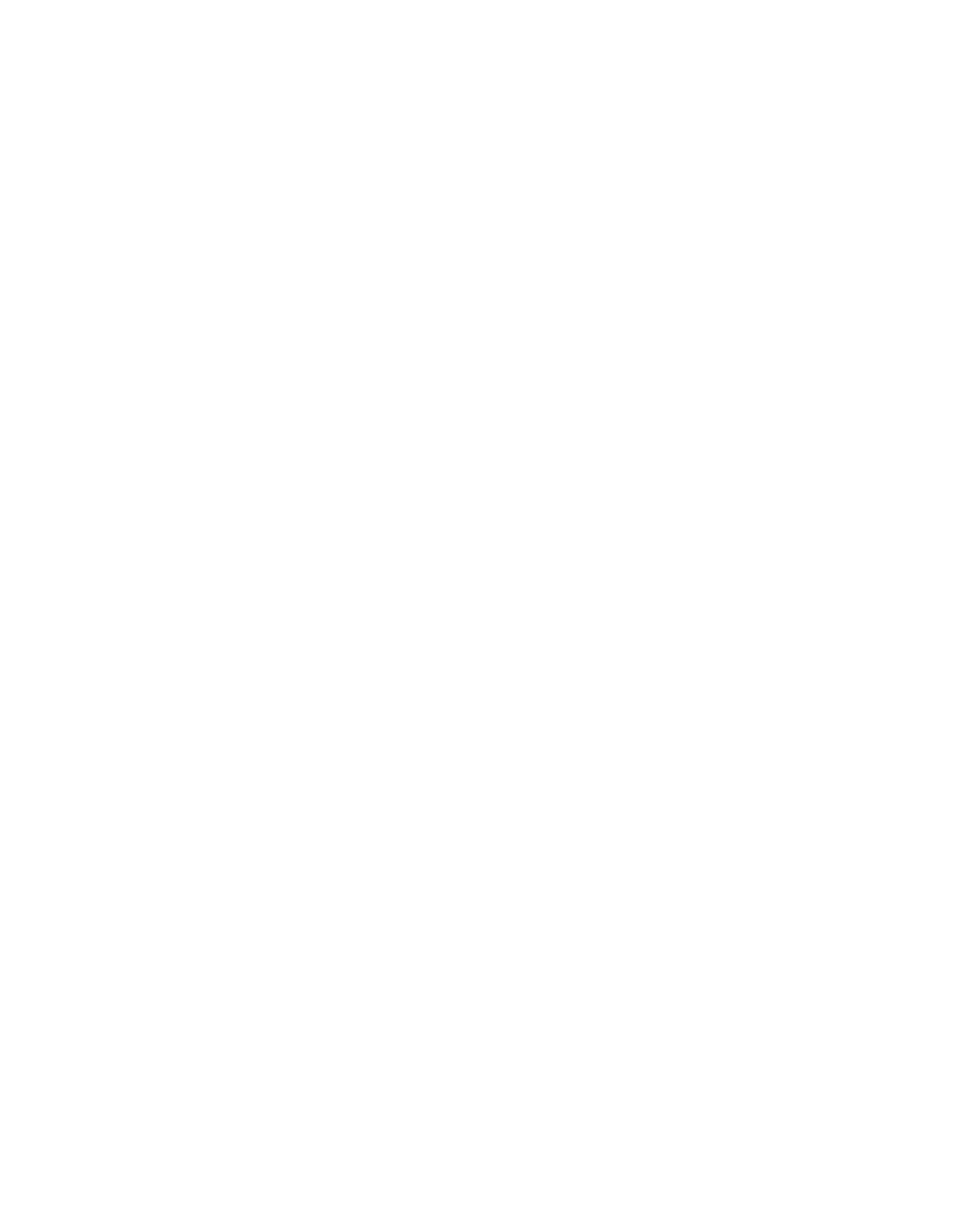# **ASPEN TECHNOLOGY, INC. AND SUBSIDIARIES Reconciliation of GAAP to Non-GAAP Results of Operations and Cash Flows**

(Unaudited in Thousands, Except per Share Data)

|                                                            | Three Months Ended June 30, |                             |             |          |              | <b>Twelve Months Ended June 30,</b> |    |           |  |  |
|------------------------------------------------------------|-----------------------------|-----------------------------|-------------|----------|--------------|-------------------------------------|----|-----------|--|--|
|                                                            |                             | 2021                        |             | 2020     |              | 2021                                |    | 2020      |  |  |
| Total expenses                                             |                             |                             |             |          |              |                                     |    |           |  |  |
| GAAP total expenses (a)                                    | \$                          | 92,082                      | \$          | 85,644   | \$           | 350,975                             | \$ | 341,358   |  |  |
| Less:                                                      |                             |                             |             |          |              |                                     |    |           |  |  |
| Stock-based compensation (b)                               |                             | (9,055)                     |             | (7, 415) |              | (33, 644)                           |    | (31, 548) |  |  |
| Amortization of intangibles                                |                             | (2,040)                     |             | (1, 831) |              | (7,697)                             |    | (6,572)   |  |  |
| Acquisition related fees                                   |                             | (1, 385)                    |             |          |              | (4,518)                             |    | (78)      |  |  |
|                                                            |                             |                             |             |          |              |                                     |    |           |  |  |
| Non-GAAP total expenses                                    | \$                          | 79,602                      | \$          | 76,398   | \$           | 305,116                             | \$ | 303,160   |  |  |
|                                                            |                             |                             |             |          |              |                                     |    |           |  |  |
| Income from operations                                     |                             |                             |             |          |              |                                     |    |           |  |  |
| GAAP income from operations                                | \$                          | 105,879                     | \$          | 116,296  | \$           | 358,401                             | \$ | 257,359   |  |  |
| Plus:                                                      |                             |                             |             |          |              |                                     |    |           |  |  |
| Stock-based compensation (b)                               |                             | 9,055                       |             | 7,415    |              | 33,644                              |    | 31,548    |  |  |
| Amortization of intangibles                                |                             | 2,040                       |             | 1,831    |              | 7,697                               |    | 6,572     |  |  |
| Acquisition related fees                                   |                             | 1,385                       |             |          |              | 4,518                               |    | 78        |  |  |
|                                                            |                             |                             |             |          |              |                                     |    |           |  |  |
| Non-GAAP income from operations                            | $\mathbb S$                 | 118,359                     | $\mathbb S$ | 125,542  | $\mathbb{S}$ | 404,260                             | \$ | 295,557   |  |  |
|                                                            |                             |                             |             |          |              |                                     |    |           |  |  |
| Net income                                                 |                             |                             |             |          |              |                                     |    |           |  |  |
| GAAP net income                                            | \$                          | 95,445                      | \$          | 94,530   | \$           | 319,803                             | \$ | 229,671   |  |  |
| Plus:                                                      |                             |                             |             |          |              |                                     |    |           |  |  |
| Stock-based compensation (b)                               |                             | 9,055                       |             | 7,415    |              | 33,644                              |    | 31,548    |  |  |
| Amortization of intangibles                                |                             | 2,040                       |             | 1,831    |              | 7,697                               |    | 6,572     |  |  |
| Acquisition related fees                                   |                             | 1,385                       |             |          |              | 4,518                               |    | 78        |  |  |
| Less:                                                      |                             |                             |             |          |              |                                     |    |           |  |  |
| Income tax effect on Non-GAAP items (c)                    |                             | (2,621)                     |             | (1,942)  |              | (9,630)                             |    | (8,022)   |  |  |
|                                                            |                             |                             |             |          |              |                                     |    |           |  |  |
| Non-GAAP net income                                        | \$                          | 105,304                     | \$          | 101,834  | \$           | 356,032                             | \$ | 259,847   |  |  |
|                                                            |                             |                             |             |          |              |                                     |    |           |  |  |
| Diluted income per share                                   |                             |                             |             |          |              |                                     |    |           |  |  |
| GAAP diluted income per share                              | $\$$                        | 1.39                        | \$          | 1.39     | $\$$         | 4.67                                | \$ | 3.34      |  |  |
| Plus:                                                      |                             |                             |             |          |              |                                     |    |           |  |  |
| Stock-based compensation (b)                               |                             | 0.13                        |             | 0.11     |              | 0.49                                |    | 0.46      |  |  |
| Amortization of intangibles                                |                             | 0.03                        |             | 0.03     |              | 0.11                                |    | $0.10\,$  |  |  |
| Acquisition related fees                                   |                             | 0.02                        |             |          |              | 0.07                                |    |           |  |  |
| Less:                                                      |                             |                             |             |          |              |                                     |    |           |  |  |
| Income tax effect on Non-GAAP items (c)                    |                             | (0.04)                      | (0.03)      |          |              | (0.14)                              |    | (0.12)    |  |  |
|                                                            |                             |                             |             |          |              |                                     |    |           |  |  |
| Non-GAAP diluted income per share                          | $\,$                        | 1.53                        | \$          | 1.49     | $\mathbb{S}$ | 5.20                                | \$ | 3.78      |  |  |
|                                                            |                             |                             |             |          |              |                                     |    |           |  |  |
| Shares used in computing Non-GAAP diluted income per share |                             | 68,612                      |             | 68,176   |              | 68,492                              |    | 68,727    |  |  |
|                                                            |                             | Three Months Ended June 30, |             |          |              | <b>Twelve Months Ended June 30,</b> |    |           |  |  |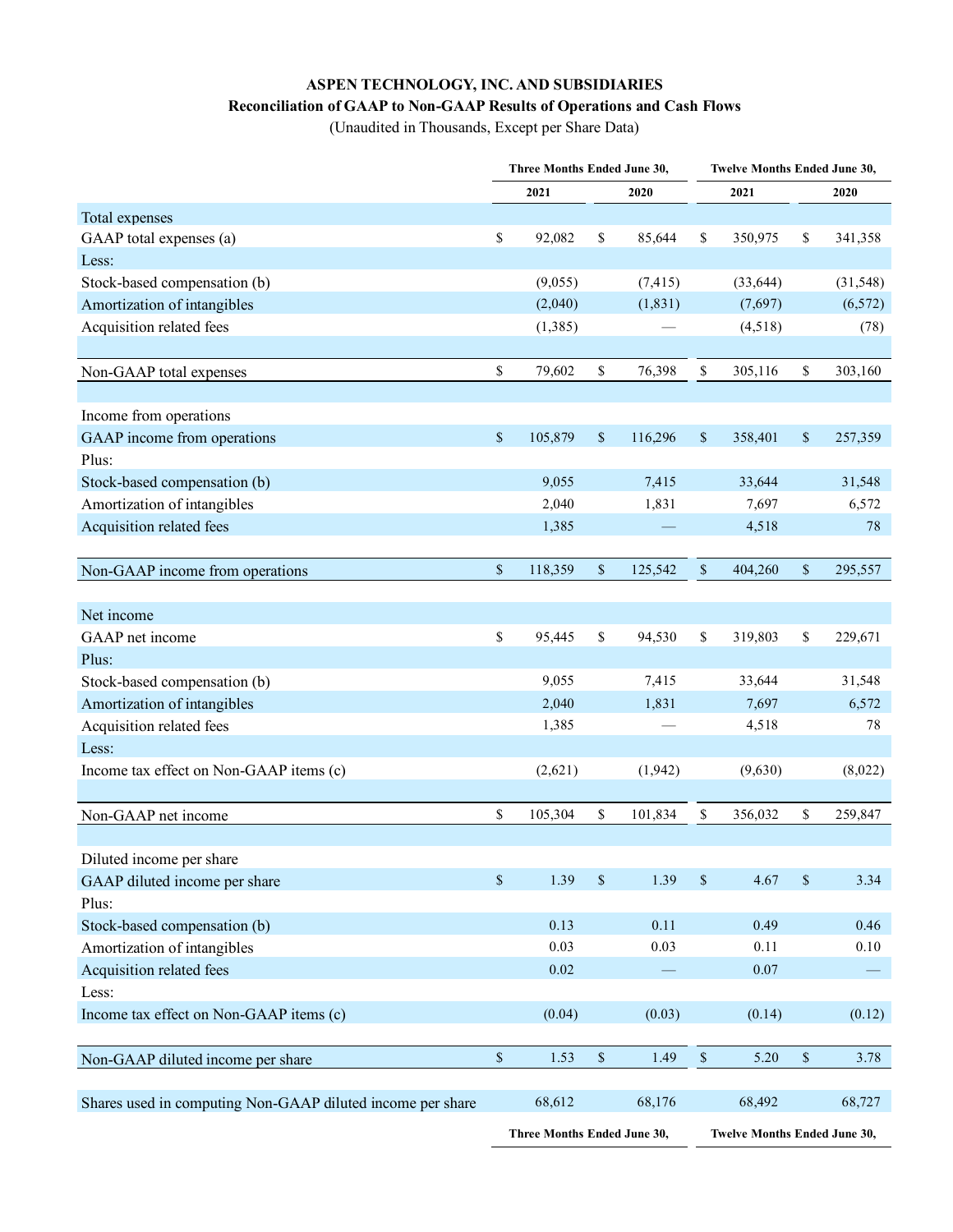|                                                              | 2021    | 2020   | 2021    | 2020    |
|--------------------------------------------------------------|---------|--------|---------|---------|
| Free Cash Flow                                               |         |        |         |         |
| Net cash provided by operating activities (GAAP)             | 103.185 | 99.670 | 276.134 | 243,258 |
| Purchases of property, equipment and leasehold improvements  | (504)   | (167)  | (1,237) | (1,278) |
| Payments for capitalized computer software development costs | (234)   |        | (1,129) | (141)   |
| Acquisition related payments                                 | 1.300   |        | 3.733   | 1.264   |
| Free cash flow (non-GAAP)                                    | 103,747 | 99.503 | 277,501 | 243,103 |

(a) GAAP total expenses

|                            |      | Three Months Ended June 30, |      |        |      |         | <b>Twelve Months Ended June 30,</b> |         |  |
|----------------------------|------|-----------------------------|------|--------|------|---------|-------------------------------------|---------|--|
|                            | 2021 |                             | 2020 |        | 2021 |         | 2020                                |         |  |
| Total costs of revenue     |      | 14.315                      |      | 15.158 |      | 60.151  |                                     | 61,607  |  |
| Total operating expenses   |      | 77.767                      |      | 70.486 |      | 290,824 |                                     | 279,751 |  |
| <b>GAAP</b> total expenses |      | 92,082                      |      | 85,644 |      | 350,975 |                                     | 341,358 |  |

(b) Stock-based compensation expense was as follows:

|                                |      | Three Months Ended June 30, |      |       |      |        | <b>Twelve Months Ended June 30,</b> |        |  |
|--------------------------------|------|-----------------------------|------|-------|------|--------|-------------------------------------|--------|--|
|                                | 2021 |                             | 2020 |       | 2021 |        |                                     | 2020   |  |
| Cost of maintenance            | S.   | 208                         | S    | 337   | S    | 896    | S                                   | 1,441  |  |
| Cost of services and other     |      | 415                         |      | 484   |      | 1,613  |                                     | 1,961  |  |
| Selling and marketing          |      | 1,912                       |      | 1,428 |      | 6,567  |                                     | 5,656  |  |
| Research and development       |      | 2,472                       |      | 2.113 |      | 8.987  |                                     | 8,306  |  |
| General and administrative     |      | 4.048                       |      | 3.053 |      | 15,581 |                                     | 14,184 |  |
| Total stock-based compensation |      | 9.055                       | S    | 7.415 |      | 33.644 |                                     | 31,548 |  |
|                                |      |                             |      |       |      |        |                                     |        |  |

(c) The income tax effect on non-GAAP items for the three and twelve months ended June 30, 2021 and 2020, respectively, is calculated utilizing the Company's statutory tax rate of 21 percent.